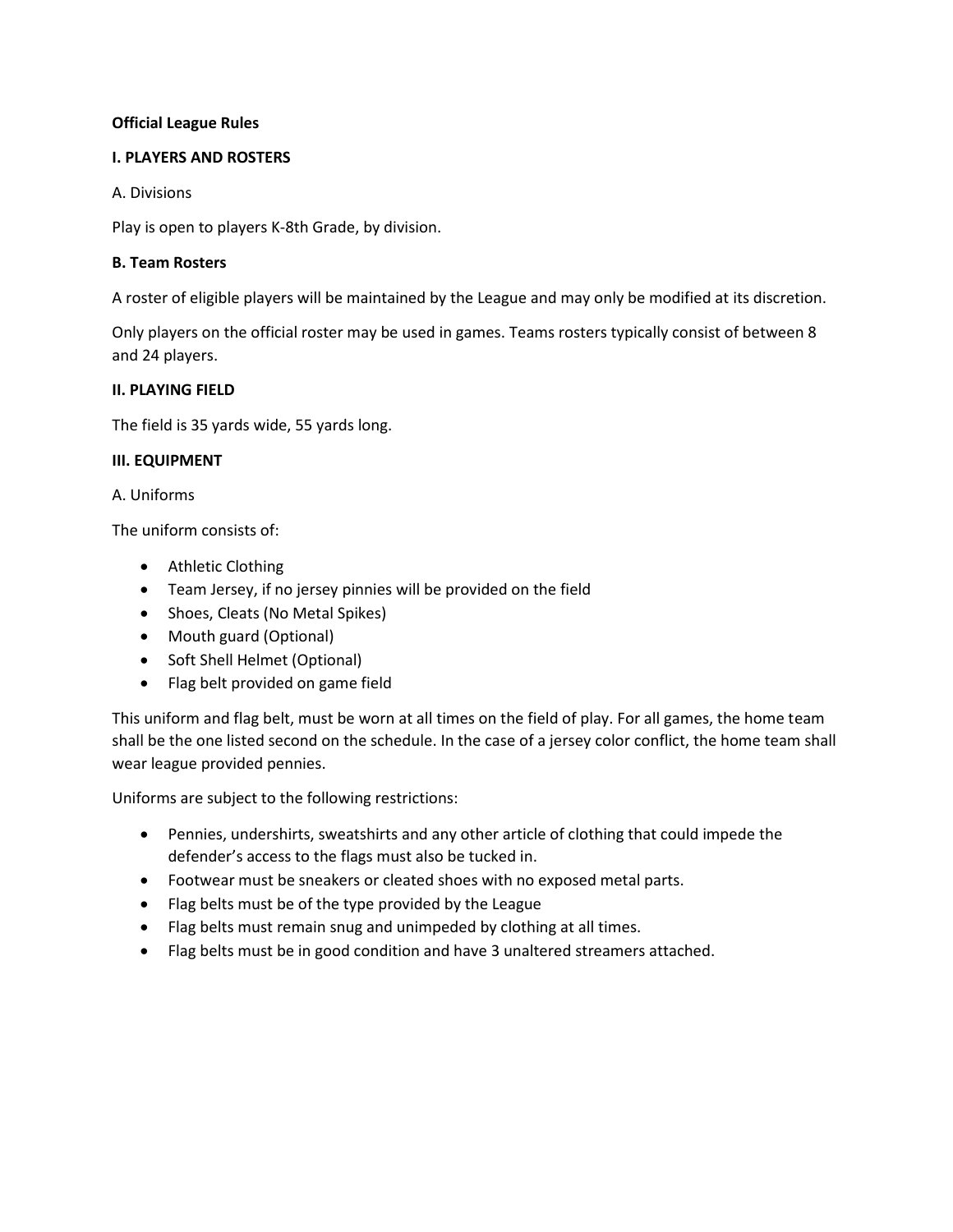# **B. Game Ball**

The game ball shall be a conventional football constructed of leather, rubber, or similar material.

The allowable sizes vary by age group:

- $K/1^{st}$  Pee Wee
- 2nd 4th Grade: Pee Wee/Junior
- 5th 7th: Junior/Youth
- 8th Grade: Junior/Youth

The offensive team has the option of substituting another ball in place of the standard one, subject to approval by the League. In general, a conventional football which is no smaller than the standard one will be approved. Unconventional balls will not be approved; this includes Nerf balls and others constructed of unusual materials.

# **C. Prohibited Equipment**

- Shoes with exposed metal
- Padding of any kind, including hard surface padding such as shoulder pads, hip pads, or hard helmets
- Any hard substance on a player's clothing or person
- Sticky substances such as grease or glue on a player's clothing or person
- Jewelry of any kind, except for medical alert bracelets
- Barrettes or other hard objects worn on the head
- Eyeglasses, unless of athletically approved construction and containing shatter- proof lenses
- Anything that the official feels could endanger or confuse players

# **IV.RULES OF PLAY**

A. Game Timing and Flow

- A game consists of two halves, each of 18 minutes in duration, separated by a two minute halftime period.
- The game clock runs continually, except:
- When an injury occurs
- When an official deems it appropriate to stop the clock

The offense must put the ball in play within 30 seconds of the "ready for play" whistle.

A coin toss determines which team takes first possession of the ball. The winner of the toss has the option to begin on offense or defense. The team that begins on offense in the first half will begin on defense in the second half.

The team that begins on defense is allowed to choose which goal to defend.

Teams switch directions at the beginning of the second half.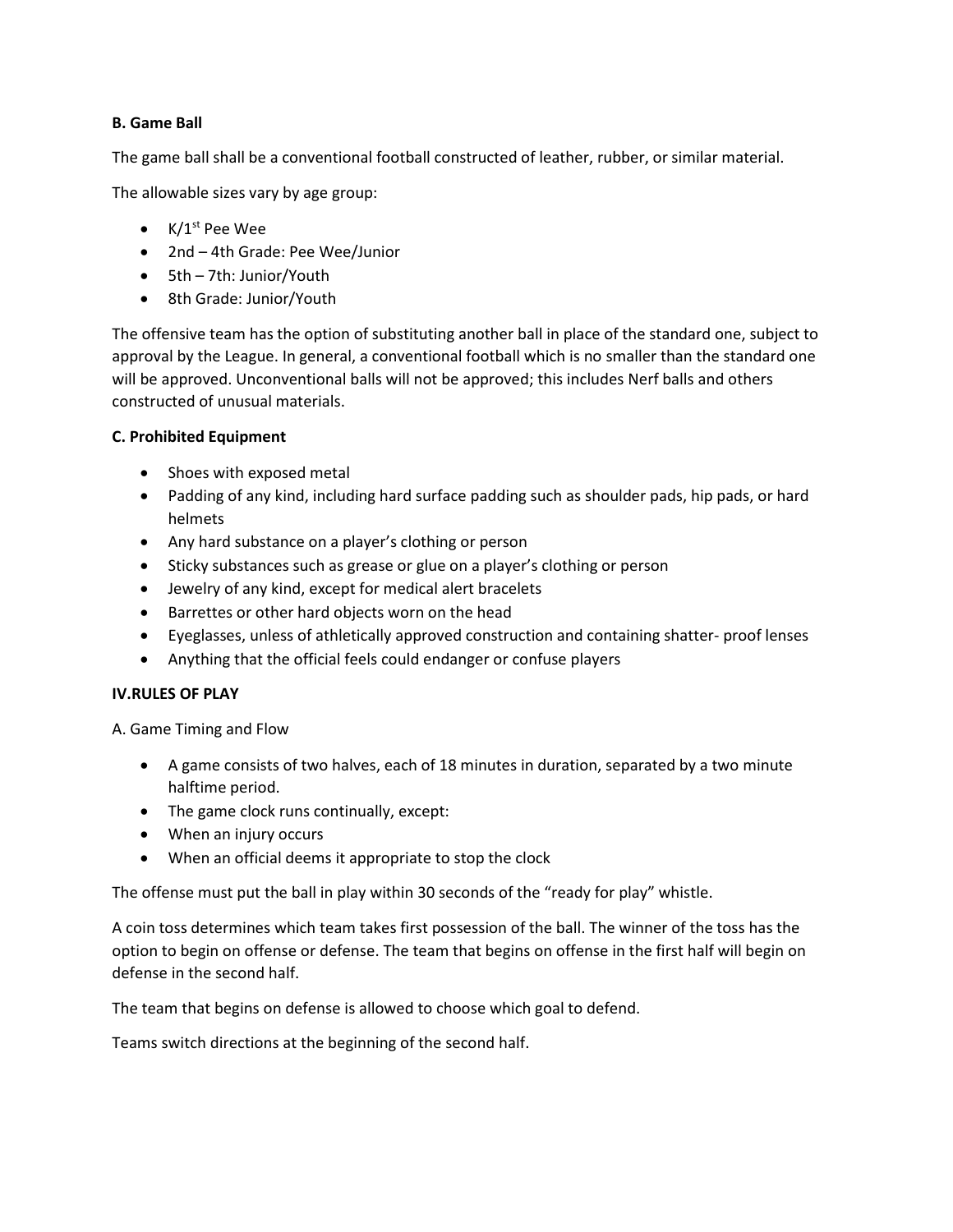# **B. Playing Time**

It is the goal of the League to provide every child the opportunity to develop as an athlete. With this in mind, it is required that all players receive at least one-half playing time during each game and that each player be actively utilized. Coaches are required to abide by the spirit of this rule.

# **C. Number of Players**

- K-1<sup>st</sup> Play Shall be 5on5
- 2nd-8th Grade Play shall be 7on7

In the event that only six players are present for a given team, they shall be allowed to play with six, although the opposing team shall still be allowed the option to play with seven.

# **D. Player Substitutions**

Players may be freely substituted after any dead ball.

# **E. Location of Coaches**

One offensive coach is allowed on the field to instruct players. Coaches can participate in the huddle This coach must move at least 8 yards behind the play before the ball is snapped. Defensive coaches must remain on their sideline.

In all cases, it is the responsibility of the coach to avoid interfering with play. Officials may take appropriate action, including issuing a warning, re-playing a down, imposing penalties, or removing a coach from the field, if he/she believes the coaches presence has interfered with play.

Also, coaches are not allowed to make contact with their own players during the course of a play (ie, giving them a nudge in the right direction). This will be considered coaches interference, and will be penalized.

# **F. Coaches Conduct**

All coaches are required to abide by the Coach: Code of Conduct.

# **G. Offense**

# **Snapping the Ball**

The center must snapper must release the ball to the quarterback for a legal play to begin. The ball can be snapped sideways or between legs. Shotgun snaps are allowed but not required. Prior to the snap, the ball must be resting on the ground. If the ball hits the ground on a snap, the play is called dead, and the ball is spotted at the point where it hit the ground.

# **Number of Downs**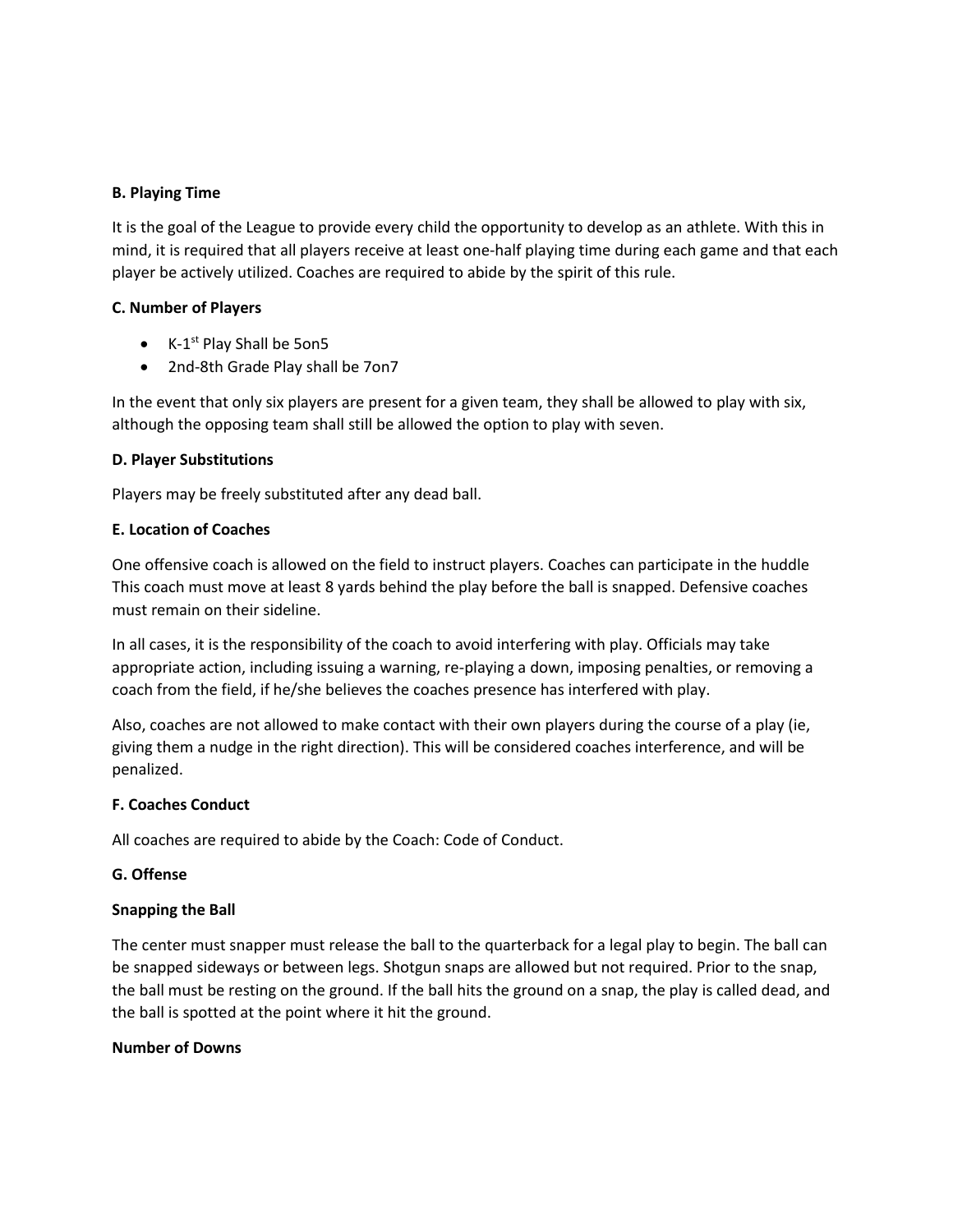Each team will have four downs to advance the ball across the first down marker or into the opposing end zone. After a team crosses the first down marker (Mid-field), it receives four more downs in which to score.

# **Ball Position**

The location of the runner's hips (not the ball) at the end of the play determines where the ball is to be spotted.

# **Running**

The player who receives the snap (the quarterback) may run the ball beyond the line of scrimmage if it has been given to another player or is rushed by defense. After the ball has been handed off to another player, then this restriction no longer applies; the quarterback becomes eligible to run, pass, or receive the ball. The offensive team may run the ball after performing a valid hand-off.

It is the ball carrier's responsibility to avoid colliding with defenders that lie in his/her path. Unintentional contact shall not be penalized, provided the ball carrier makes an effort to avoid it. Failure to attempt to avoid contact with a defender (charging) may be penalized, even if it does not result in a collision. Intentional contact will not be tolerated, and may also result in an unsportsmanlike conduct penalty, and/or player ejection.

Once the ball carrier crosses the line of scrimmage, his teammates must not block with their hands or body.

# **Restrictions**

- Ball carriers are prohibited from using hands, arms, or the ball to impede access to the flag belt.
- If the ball carrier impedes access to the flag belt, if it is in his/her "natural running motion", a flag guarding penalty shall not be assessed.
- The ball carrier shall not lower his/her head to charge or run into a defensive player.
- No intentional contact of any kind is allowed. This includes charging or running directly into a defensive player or stiff-arming.
- The ball carrier is not allowed to dive. If he/she dives into the end zone, it is not a score; a diving penalty shall be imposed from the goal line.

# **No-Running Zones**

There is a five yard no-running zones on the near side (from the offensive point of view) of the first down marker and end zone. When the line of scrimmage lies within one of these zones, no running plays are allowed. This means that the offense must attempt a forward pass beyond the line of scrimmage. Handoffs are allowed, but must lead to a pass attempt. The one-point extra point line is within the norunning zone.

# **Laterals and Pitches**

Neither laterals nor pitches are allowed beyond line of scrimmage.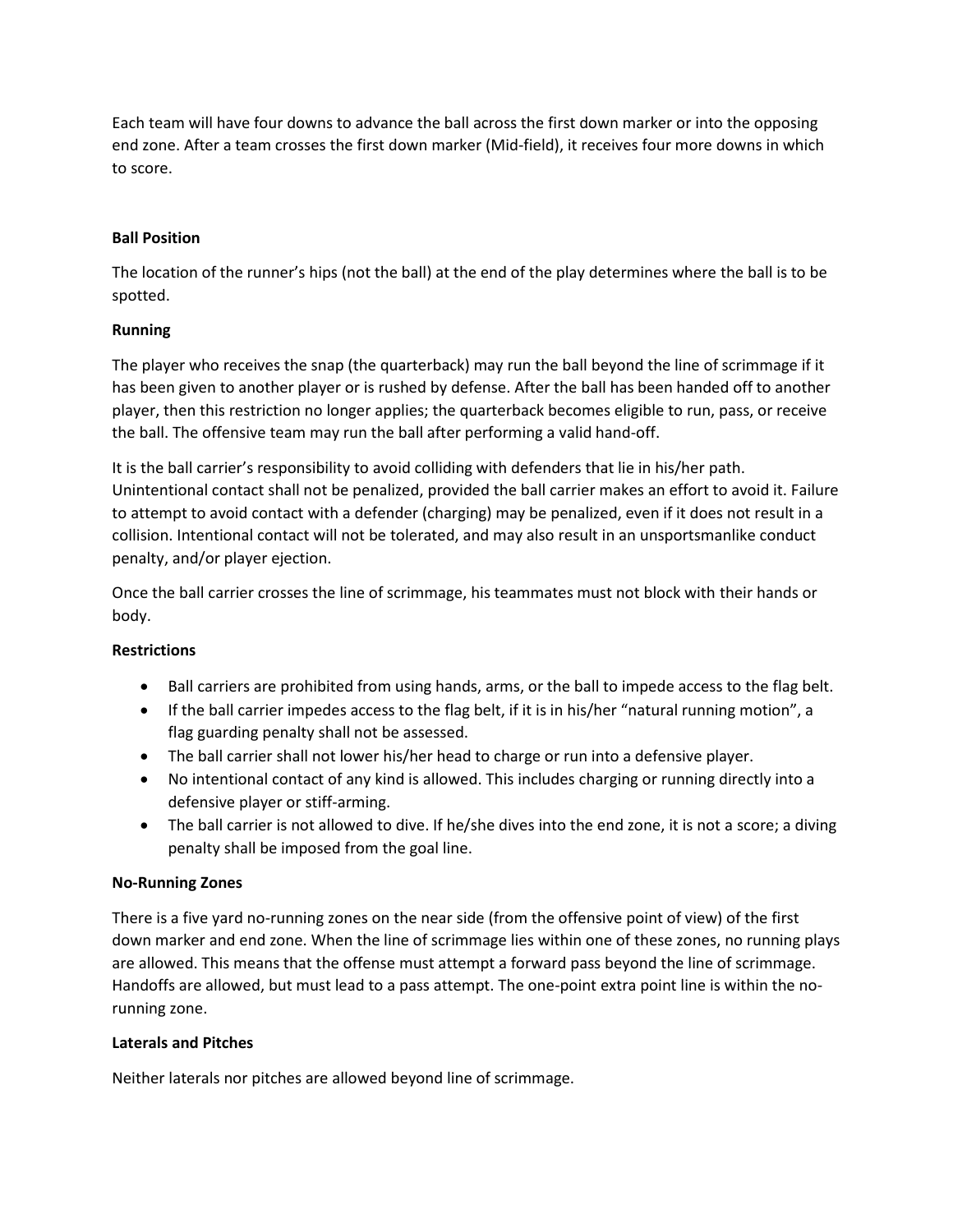# **Handoffs**

Handoffs may occur only behind the line of scrimmage. There is no limit on the number of handoffs that may occur during a given play. Handoffs may be forward or backward and do not limit the offense's option to throw a subsequent forward pass. Handoffs may not occur after a completed forward pass. **Special Cases**: Running Eligibility After Multiple Handoffs

In order for a handoff to be considered legal, the player with original possession of the ball (Player A) must completely relinquish control of the ball to another player (Player B). By completely relinquishing control of the ball, it is meant that Player A would not have any contact with the ball whatsoever after handing the ball to Player B. Therefore, in order for Player A to gain the ability to run the football, he or she would have to hand the ball to Player B, clearly ceasing all contact with the ball, and then Player B could hand the ball back to Player A, giving Player A the ability to run. The act of placing the ball on the center's back and retrieving it is not considered a legal handoff.

# **Five "Second Rule"**

After the ball is snapped, the quarterback has five seconds (age 2nd-8th) to pass or hand-off the ball. If this time expires without a pass or hand-off, the ball shall be returned to the line of scrimmage and the down shall be lost. As soon as the quarterback no longer has possession, the five/seven second rule ceases to apply, even if the quarterback gains possession of the ball again.

#### **Passing**

No more than one forward pass is allowed on the same play. All players excluding the center are eligible receivers. In all division, forward passes must be completed at or beyond the line of scrimmage.

# **Blocking**

Blocking is not allowed. Once a ball carrier has possession of the ball beyond the line of scrimmage, the other offensive players must not touch any players. If an offensive player moves and impedes the progress of a defender who is making an attempt to pull the ball carrier's flag, an illegal blocking penalty shall be assessed.

# **Receiving**

A completion results when the receiver has control of the ball with at least one foot in bounds. If a receiver catches a pass while not wearing a flag belt, the ball shall be down at the point of the catch. Offensive players are not allowed to intentionally bat a passed ball forward to a teammate. A pass that is intentionally batted forward (in the referee's judgment) that is caught by an offensive player shall be ruled as an incomplete pass.

# **Motion**

No more than one player at a time is allowed to be in motion, and a player in motion may not move toward the line of scrimmage while the ball is being snapped.

# **G. Defense**

Flag Pulling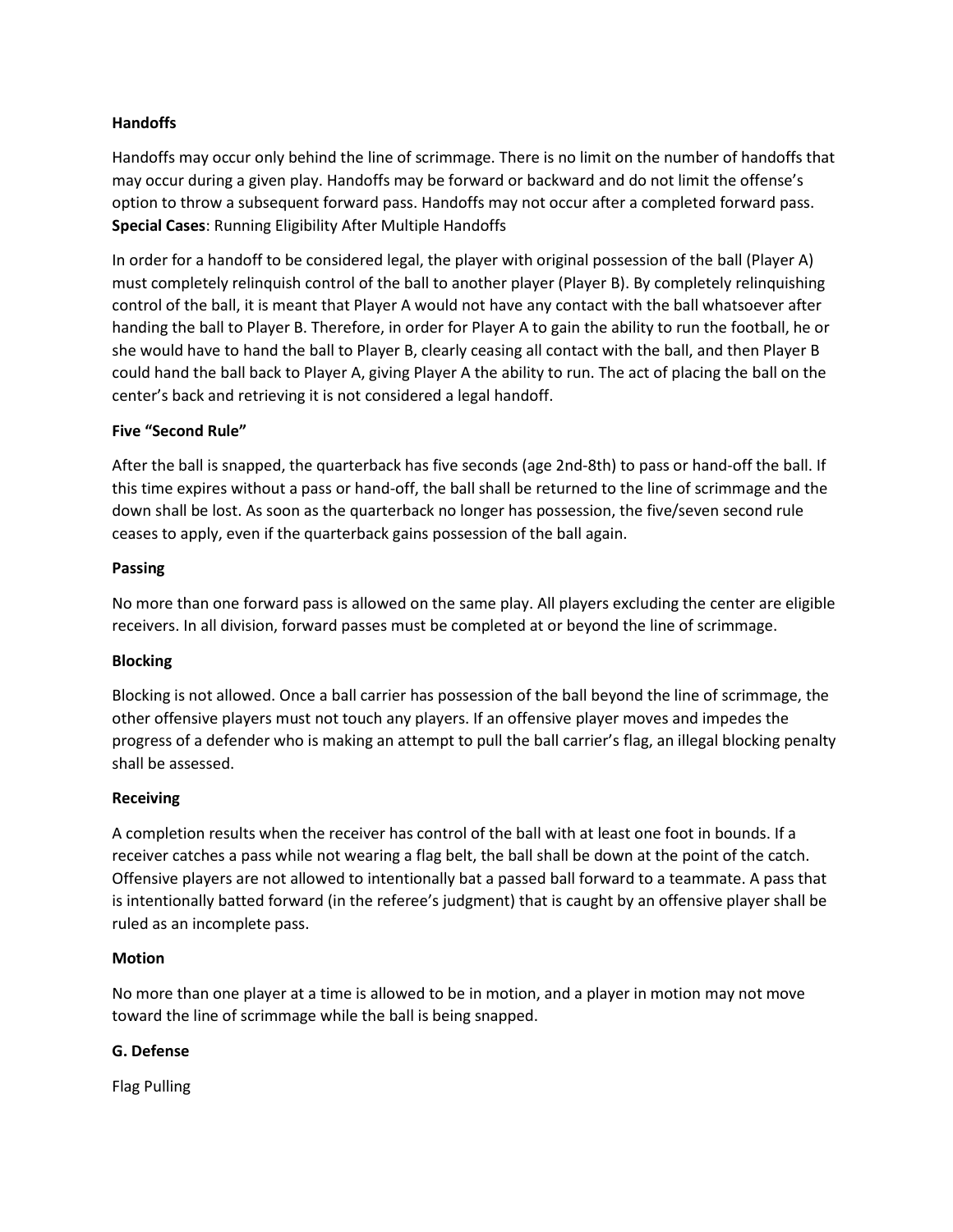- To stop the ball carrier, the defensive player must remove the flag or force (without contact) him/her out of bounds.
- No intentional contact is allowed. This includes tackling, pushing, grasping, and bumping. This also includes touching the face or head in any way or contacting a passer's arm or the ball while he/she is holding the ball.
- Incidental contact to the ball carrier's body while reaching for the flag belt is not a violation.If a ball carrier's flag falls off without being touched, he/she is down at the spot it touched the ground.

# **Rushing the Quarterback**

Any defensive player is eligible to rush the quarterback if he/she is behind the rushing line when the ball is snapped. The rushing line is marked by the official and is seven yards from the line of scrimmage. This seven-yard distance applies even if the first down line or goal line is less than seven yards from the line of scrimmage. Any number of players may rush the quarterback, provided they comply with the listed restrictions.

# **ONE RUSH PER 4 DOWNS**

When the ball leaves the quarterbacks hands (for a handoff or pass), then all defensive players immediately become eligible to rush, regardless of whether they lined up behind the rush line. Linebackers must start at 5 yards from the LOS. CB's may start as close as 1 yard from the LOS

# **H. Change of Possession**

A team failing to advance beyond the first down marker or into the end zone after four downs loses possession of the ball. The opposing team takes possession on its own ten yard line. An intercepted pass results in a change of possession and may be returned until the ball is dead. The line of scrimmage then moves to the point at which the ball was ruled down.

# **I. Dead Ball**

The ball shall be declared dead when:

- The ball touches the ground
- Any part of the ball carrier other than hands or feet touches the ground
- A run is attempted from a no-running zone
- The ball carrier's flag belt falls off or is removed
- The ball carrier scores
- The ball carrier steps out of bounds
- The five/seven second clock expires

# **J. Score Values**

• Touchdown: 6 points

Point after Touchdown

- From 5 yards: 1 point
- From 12 yards: 2 points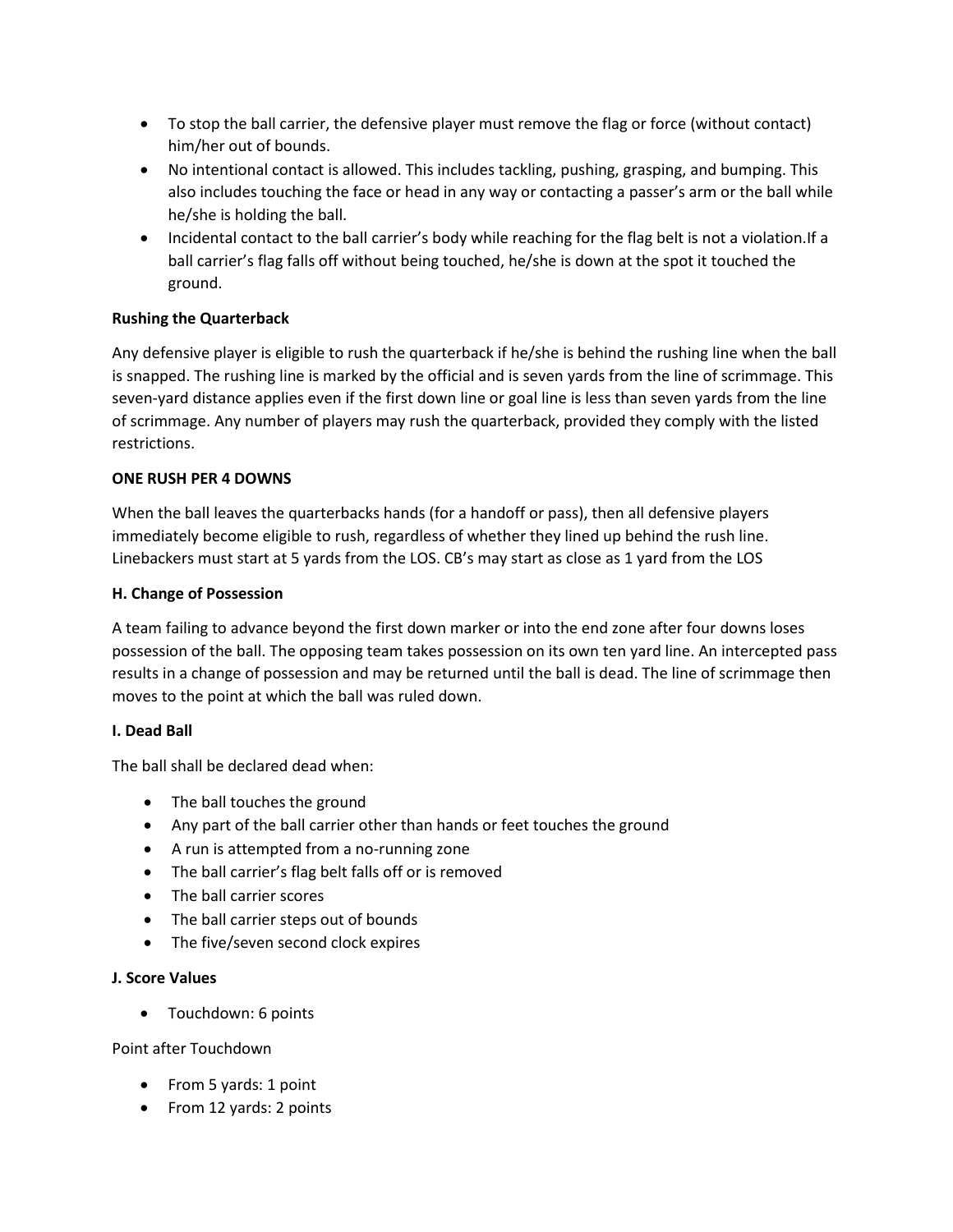- Safety: 2 points
- Extra point attempt (whether from 5 or 12 yards) returned to opposing end zone: 2 points

# **K. Tie Games**

Games ending in a tie will be settled by a longest-yard tie-breaker. A coin toss will take place to determine which team will go on offense first. The winner of the coin-toss will have the right to choose offense or defense. Each team will have one play from their own five yard line to gain as many yards as possible. The team gaining the most yards will be declared the winner.

# **L. Ejections**

At the official's discretion, a player may be ejected from the field for unsportsmanlike conduct or any flagrant violation of the rules. To eject a player, the official shall notify the coach, who is responsible for removing the player within two minutes to avoid a forfeit. Any player ejected may be put on probation with possible suspension, depending upon the severity of incident. The League shall have full discretion when imposing penalties. Our league is intended to provide a family-oriented environment for the enjoyment of children. All coaches, players, and spectators are expected to show good sportsmanship at all times. The League, at its sole discretion, reserves the right to eject, suspend, or dismiss anyone for any inappropriate behavior.

# **M. Forfeits**

If a team cannot field at least six players, the game will be forfeit. If a team is more than 5 minutes late for their game start time, the game will be forfeit.

The score of a forfeited game shall be 7-0.

# **N. Penalties**

All defensive penalties are five yards, and result in an automatic first-down for the offense. All offensive penalties are five yards, and result in a loss-of-down for the offense. Penalties are either imposed from the line of scrimmage or from the point at which the foul occurred. For fouls that occur before or during (prior to the catch) a legal forward pass, the foul shall be marked from the original line of scrimmage. Otherwise, the foul is spotted from the point of the infraction.

The offended team always has the option to decline any penalty. When the penalty is greater than the distance to the goal line, it shall be assessed half the distance to the goal line.

A period of play cannot end on a defensive penalty, unless the offense chooses to decline it. In the event of a defensive penalty that is not declined at the end of a half, the offense receives another un-timed play (along with an extra point attempt, if they score).

# **Offensive Penalties - 5 Yards from Line of Scrimmage and Loss of Down**

- Delay of Game • Attempting to Run From a No-run Zone
- Off-Sides
	- Offensive Pass Interference (Loss of Down)
		- Charging (depending on degree)
		- Interference by a Coach on the Field
	- Too Many Players on the Field
	- Stripping or Attempting to Strip the Ball
- Equipment Violation
- Unsportsmanlike Conduct
- Using Profanity, Taunting, or Using Insulting or Vulgar Language or Gestures
- Holding an Unauthorized Conference or Being on the Field Illegally
- Intentionally Contacting an Official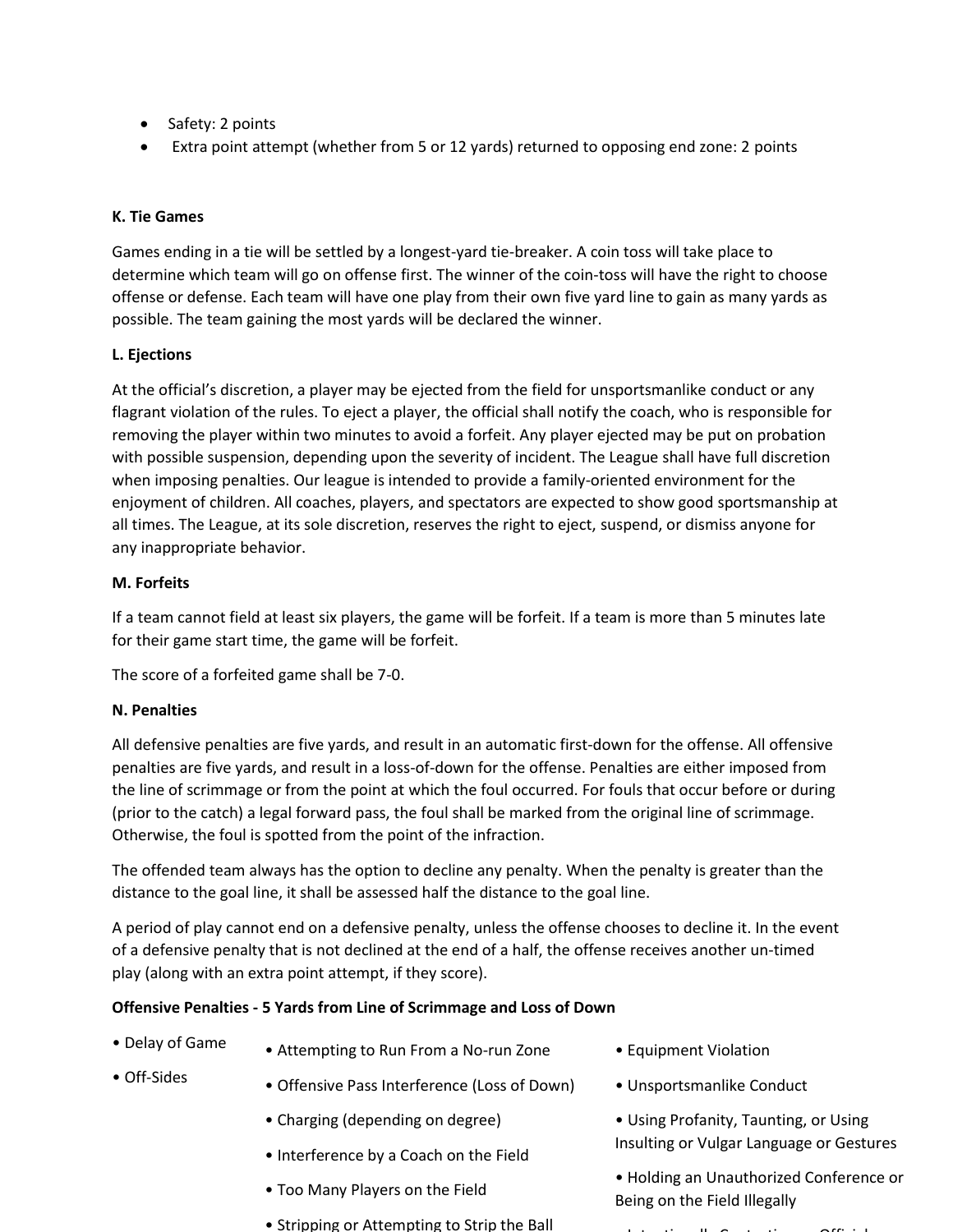- False Start
- Illegal Motion
- Illegal Blocking

#### **Offensive Penalties - 5 Yards from the Spot of the Infraction, consumption of down**

- Jumping
- Diving
- Flag Guarding
- Charging (depending on degree)

Flag guarding by the Quarterback occurring in his or her own end-zone will result in a safety.

#### **Defensive Penalties - 5 Yards from the LOS, Automatic 1st Down**

- Defensive Pass Interference (Automatic First Down)
- Roughing the Passer

• Removing Receiver's Flag Belt Before he/she Contacts the Ball [Grab your reader's attention with a great quote from the document or use this space to emphasize a key point. To place this text box anywhere on the page, just drag it.]

- Tackling, Hitting, or Shoving the Ball Carrier
- Obstructing or Holding the Ball Carrier
- Illegally Rushing the Quarterback
- Unsportsmanlike Conduct
- Spiking, Kicking, or Inappropriately Throwing the Ball
- Spiking or Throwing Flag
- Unsportsmanlike Conduct
- Using Profanity, Taunting, or Using Insulting or Vulgar Language or **Gestures**
- Disrespectfully Addressing any Person
- Holding an Unauthorized Conference or Being on the Field Illegally
- Stripping or Attempting to Strip the Ball
- Intentionally Contacting an Official
- Fighting
- Too Many Players on the Field
- Equipment Violation

On extra-points only, pass interference occurring in the end-zone will result in a successful extra point conversion. Pass interference occurring in the end-zone during the regular course of play will result in a five-yard penalty from the original line of